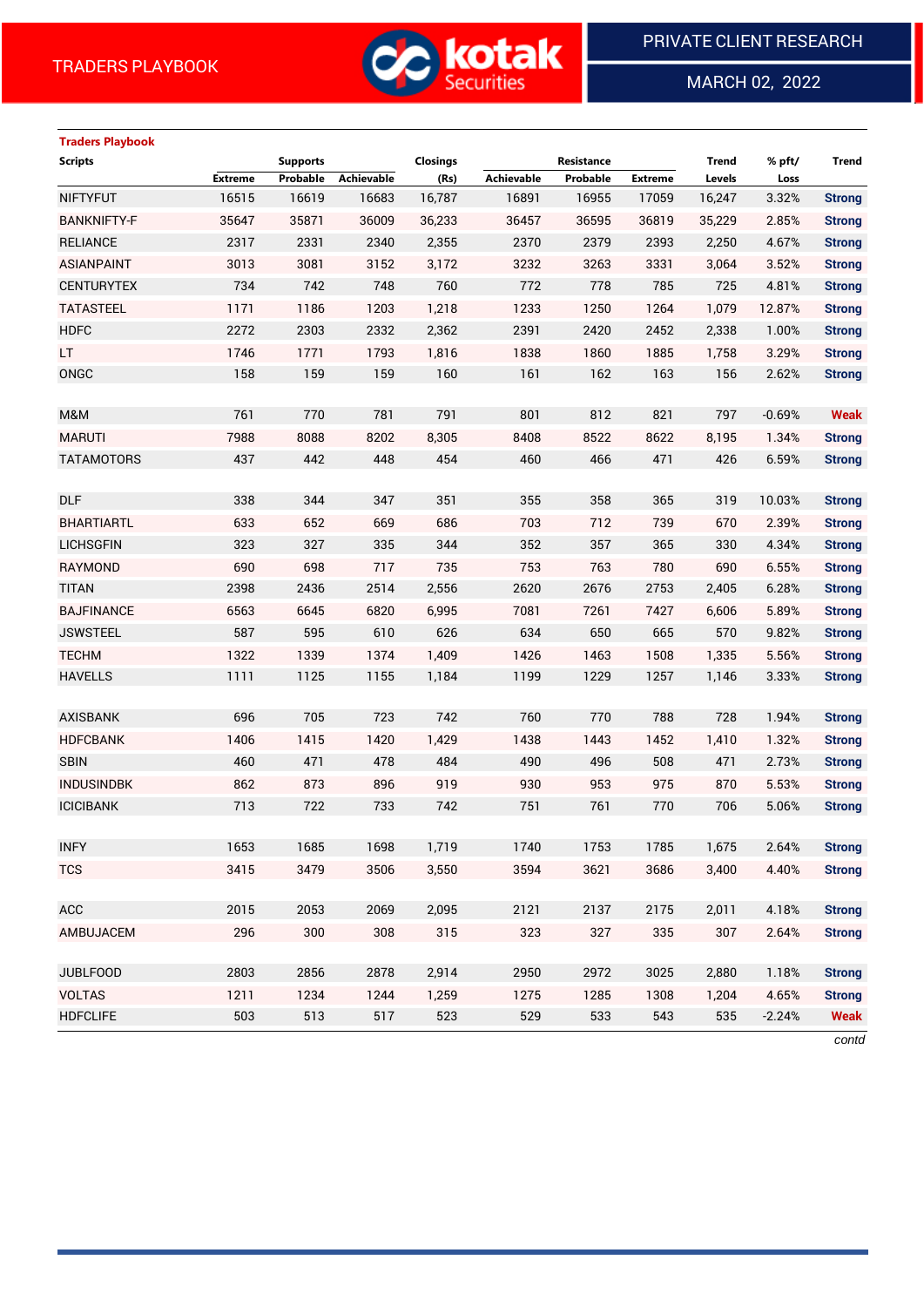#### **Closing Pricess**

Closing price is that price at which a scrip closes on the previous day. Traders can start their intraday trade on this level. The stock or index should sustain above or below the closing price else you should exit the trade. Ideally, half a percent should be the stop loss above or below the closing price to enter the trade.

#### **Trend**

Trend is the level at which the tendency of Indices and Stocks can be identified. For best results, you can use the 'Trend Remarks' to trade. A 'Weak' trend means that traders can trade with a negative bias. If the trend is 'Strong', you can trade long with a positive bias. Base price should be the closing price.

#### **Achievable (Supp/Resis)**

It is the price which can be achieved if the Index/Stock trades above or below the closing price. During normal course of trading, first levels are important as one can take profits around first resistance and supports levels.

### **Probable (Supp/Resis)**

It's a second resistance/support and can be achieved if stocks/indices are in trending mode. Events can lead stocks and indices to reach these levels.

### **Extreme levels**

Sometimes, the stocks fall or rise to their average lowest or highest levels FOR THE DAY and that may act as an excellent contra buying or selling opportunity with a stop loss given in the table. This means buying around extreme support and selling around extreme resistance strictly with a given stop loss. For e.g. If the extreme support for Nifty is given at 5605, and in case the market comes down to similar levels, then you can initiate long positions with the given 'stop loss for long' in the column, say at 5585. If it breaks 5585 then the trader must exit the position. This is valid on both the sides.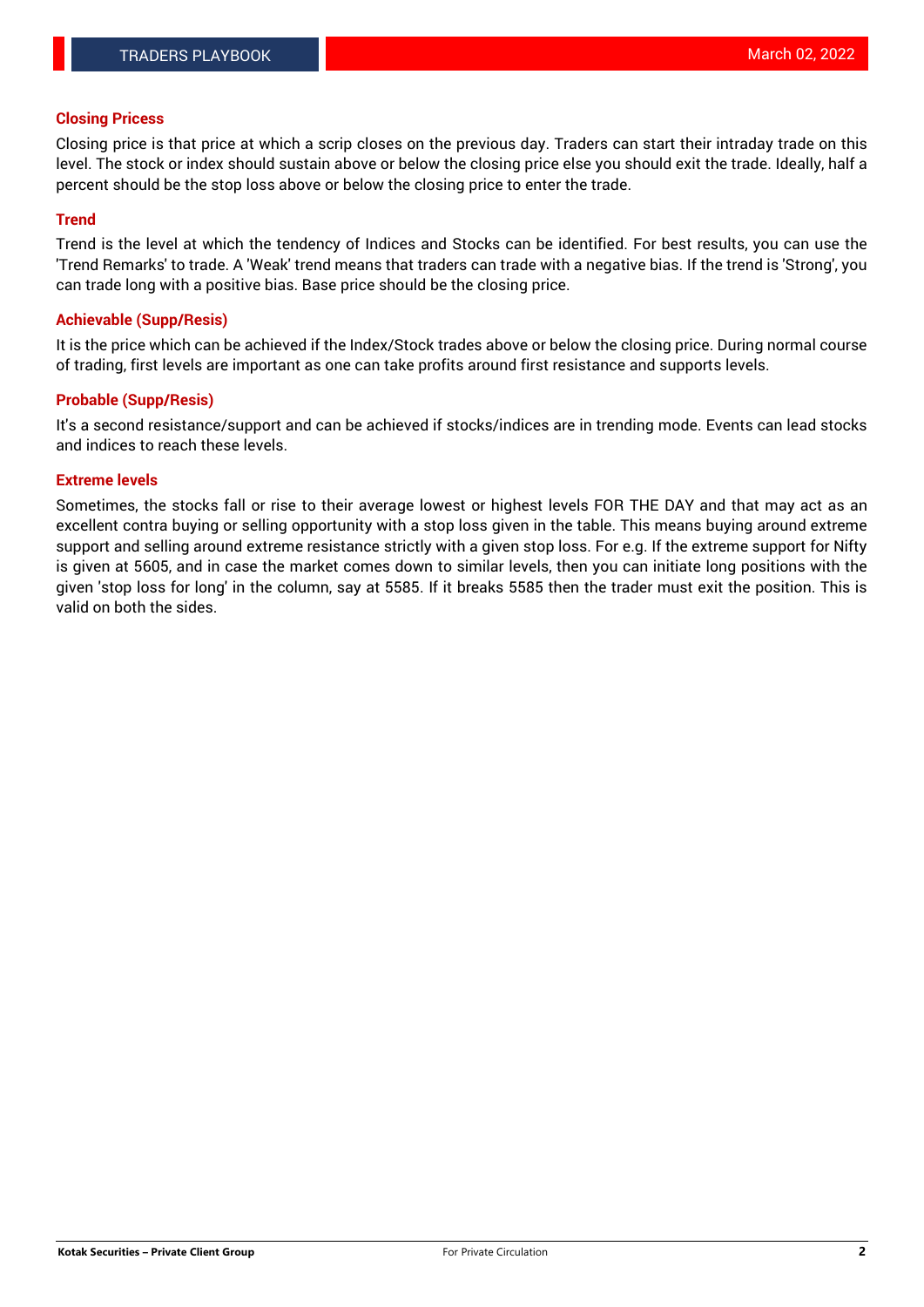### **RATING SCALE (PRIVATE CLIENT GROUP)**

| <b>BUY</b>             | $-$ | A condition that indicates a good time to buy a stock. The exact circumstances of the signal will be determined by the indicator that an<br>analyst is using.    |
|------------------------|-----|------------------------------------------------------------------------------------------------------------------------------------------------------------------|
| <b>SELL</b>            |     | - A condition that indicates a good time to sell a stock. The exact circumstances of the signal will be determined by the indicator that an<br>analyst is using. |
| <b>Stop Loss Order</b> |     | - An instruction to the broker to buy or sell stock when it trades beyond a specified price. They serve to either protect your profits or<br>limit your losses.  |

#### **FUNDAMENTAL RESEARCH TEAM (PRIVATE CLIENT GROUP)**

**Shrikant Chouhan Arun Agarwal Amit Agarwal, CFA Hemali Dhame** Head of Research Auto & Auto Ancillary Transportation, Paints, FMCG Banking & Finance shrikant.chouhan@kotak.com arun.agarwal@kotak.com agarwal.amit@kotak.com Hemali.Dhame@kotak.com

**Jatin Damania Purvi Shah Rini Mehta K. Kathirvelu** Metals & Mining, Midcap **Pharmaceuticals** Research Associate Support Executive jatin.damania@kotak.com [purvi.shah@kotak.com](mailto:purvi.shah@kotak.com) rini.mehta@kotak.com [k.kathirvelu@kotak.com](mailto:k.kathirvelu@kotak.com)  $+91$  22 6218 6440  $+91$  22 6218 6432

**Sumit Pokharna Pankaj Kumar** sumit.pokharna@kotak.com pankajr.kumar@kotak.com +91 22 6218 6438 +91 22 6218 6434

Oil and Gas, Information Tech Construction, Capital Goods & Midcaps

+91 22 6218 5408 +91 22 6218 6443 +91 22 6218 6439 +91 22 6218 6433

**TECHNICAL RESEARCH TEAM (PRIVATE CLIENT GROUP)**

[shrikant.chouhan@kotak.com](mailto:shrikant.chouhan@kotak.com) [amol.athawale@kotak.com](mailto:amol.athawale@kotak.com) Research Associate +91 22 6218 5408 +91 20 6620 3350 [sayed.haider@kotak.com](mailto:sayed.haider@kotak.com)

**Shrikant Chouhan Amol Athawale Sayed Haider**

+91 22 62185498

## **DERIVATIVES RESEARCH TEAM (PRIVATE CLIENT GROUP)**

 $+91$  22 6218 5497

**Sahaj Agrawal Prashanth Lalu Prasenjit Biswas, CMT, CFTe** [sahaj.agrawal@kotak.com](mailto:sahaj.agrawal@kotak.com) [prashanth.lalu@kotak.com](mailto:prashanth.lalu@kotak.com) [prasenjit.biswas@kotak.com](mailto:prasenjit.biswas@kotak.com)